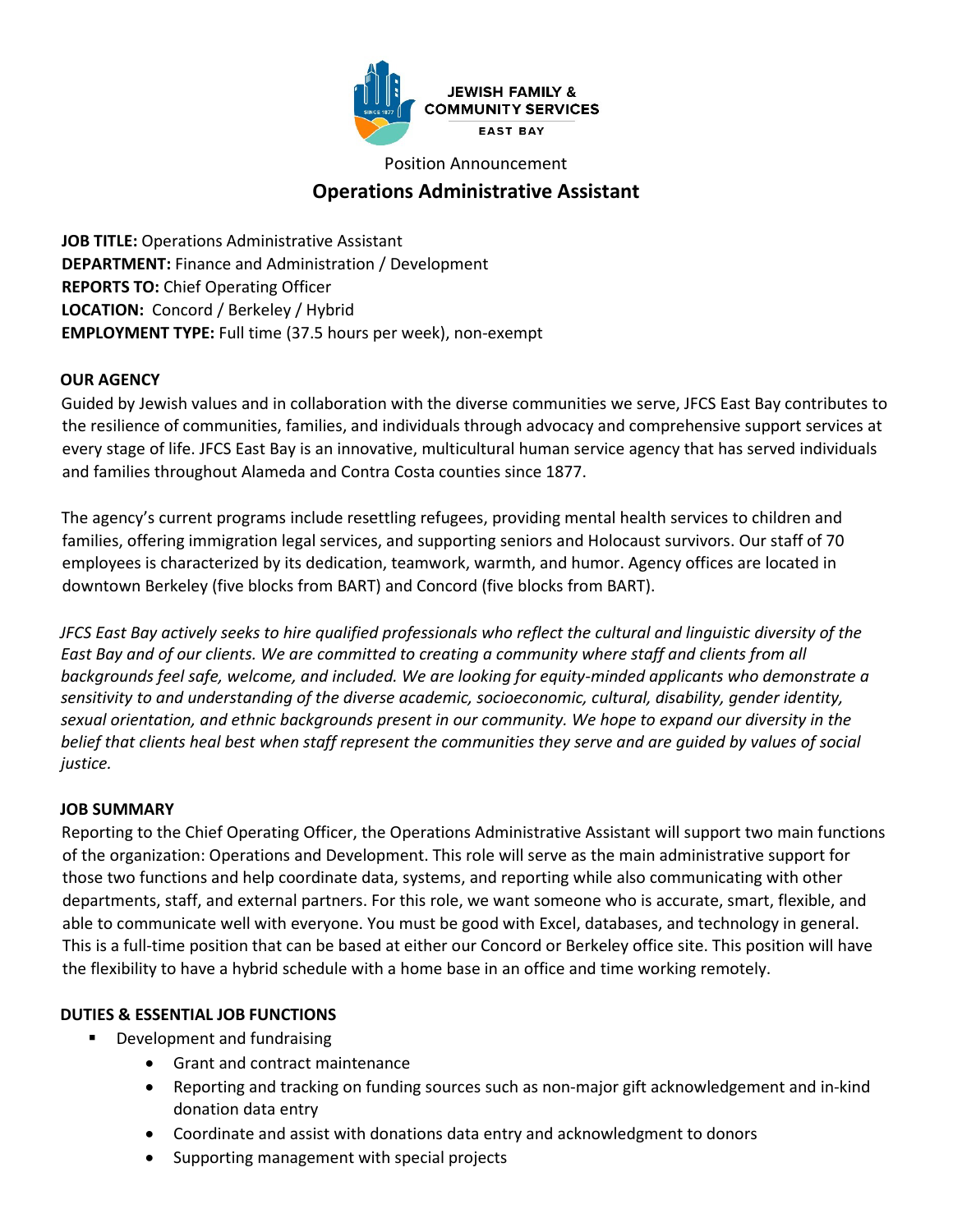- Assist with fundraising appeal projects
- Assist with development & fundraising events
- **Operations** 
	- Database and systems implementation and maintenance
	- Generate and format reports for internal and external audiences
	- Researching and compiling information for organization and program operations
	- Coordinating activities between departments and external partners
	- Special project management
	- Variety of administrative and clerical support to executives and directors

### **QUALIFICATIONS**

- **Strong computer skills, with expertise in Microsoft Excel and Word.**
- Knowledge of database applications preferred.
- **P** Demonstrate cultural competence for working with people of various nationalities, ethnicities, and religious affiliations, and the ability to translate that competence into vibrant, respectful HR policies and practices.
- **Phonomatrate superior communication and interpersonal skills while ensuring confidentiality.**
- Deliver work of excellent quality, infused with expertise and wisdom.
- Demonstrate passion for JFCS East Bay's mission and strong alignment with JFCS East Bay's core values.

# **PHYSICAL REQUIREMENTS**

- Ability to communicate via phone and email.
- Ability to sit or stand and work at a computer for extended periods of time.
- Ability to lift and carry up to 25 pounds.
- May be required to ascend/descend stairs.
- Occasional reaching and/or grasping using hands and/or arms.
- **Ability to drive to alternate work locations.**

# **COVID-19 REQUIREMENTS**

All employees must show proof of vaccination against COVID-19 and follow JFCS East Bay COVID-19 policies. Reasonable accommodations may be made for individuals with medical or religious reasons where they do not cause undue hardship or pose a direct threat to the health and safety of others.

# **COMPENSATION AND BENEFITS**

Salary range is \$25.60/hr to \$30.75/hr (approximately \$50,000 to \$60,000 annually). Generous benefit package includes: Medical, Dental, Vision, Life Insurance, FSA/HSA, 401(k) with agency match (after 1 year), 28 paid days off, great colleagues, and a friendly, respectful work environment.

# **TO APPLY**

Please submit a thoughtful cover letter and resume to currentjobs@jfcs-eastbay.org. Please include your name, the title of the position, and "OPSADM" in the subject line. Position open until filled.

*JFCS East Bay is an Equal Opportunity employer that highly values diversity and does not discriminate on the basis of age (40 or older), ancestry, color, religious creed (including religious dress and grooming practices), denial of family and medical care leave, disability (mental and physical, including HIV and AIDS), marital status, medical condition (cancer and genetic characteristics), genetic information, military and veteran status, national origin (including language use restrictions), race, sex (including pregnancy, child birth, breastfeeding, and medical*